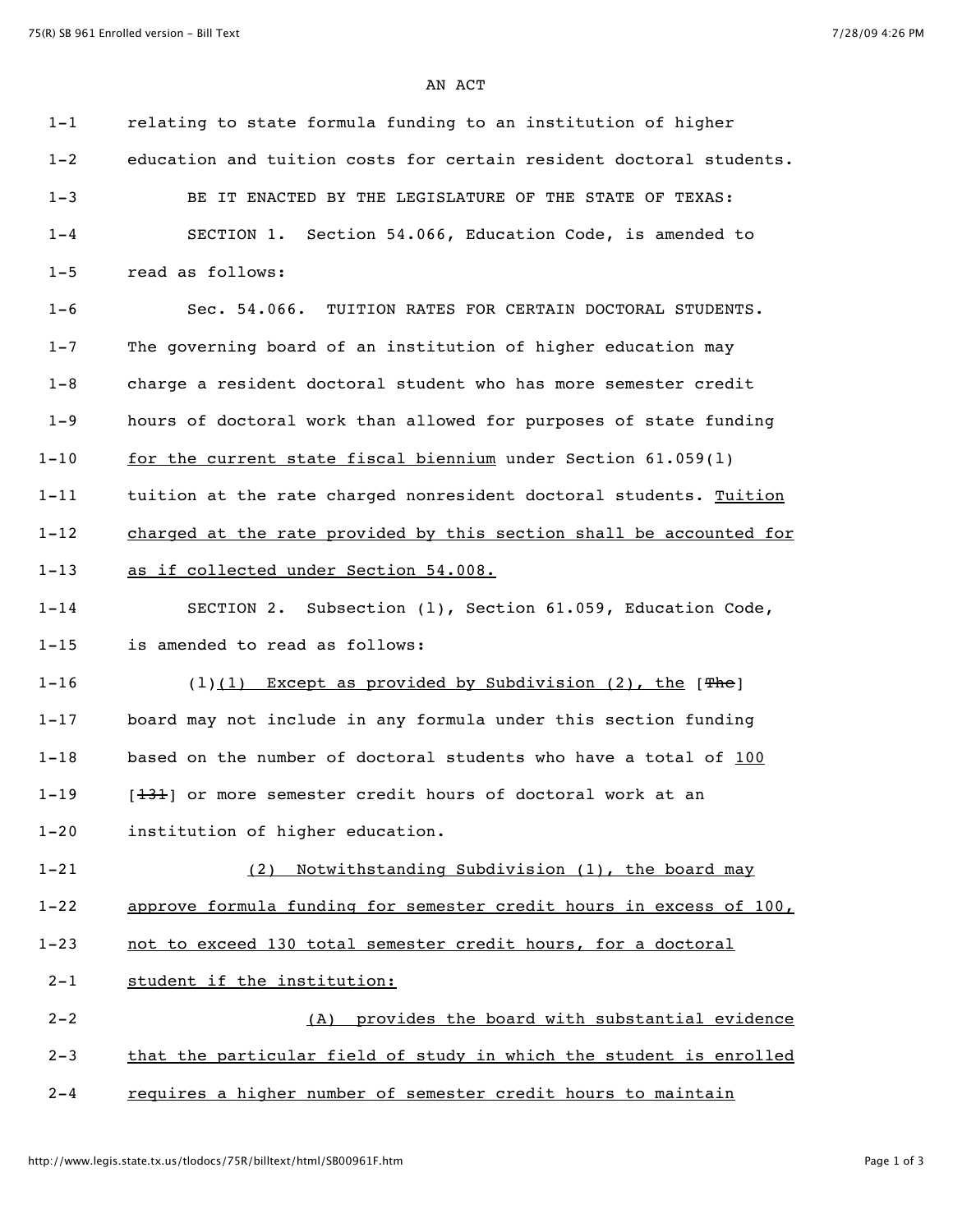| $2 - 5$  | nationally competitive standards:                                   |
|----------|---------------------------------------------------------------------|
| $2 - 6$  | (B) provides the board with evidence that the                       |
| $2 - 7$  | student's program or research is likely to provide substantial      |
| $2 - 8$  | benefit to medical or scientific advancement and that the program   |
| $2 - 9$  | or research requires the additional semester credit hours; or       |
| $2 - 10$ | (C) provides the board with other compelling                        |
| $2 - 11$ | academic reasons that support the finding of an exception.          |
| 2-12     | The board shall report to the Legislative Budget<br>(3)             |
| 2-13     | Board, as part of its report on formula funding recommendations, a  |
| $2 - 14$ | listing of the exceptions approved under Subdivision (2) and the    |
| $2 - 15$ | associated costs in formula-based funding.                          |
| $2 - 16$ | (a) The change in law made by Section 1 of this<br>SECTION 3.       |
| 2-17     | Act applies beginning with the 1997 fall semester. For the          |
| $2 - 18$ | 1997-1998 and 1998-1999 academic years, the number of semester      |
| $2 - 19$ | credit hours in excess of which Section 54.066, Education Code, as  |
| $2 - 20$ | amended by this Act, allows an institution to charge tuition at the |
| $2 - 21$ | nonresident rate is 131 semester credit hours.                      |
| $2 - 22$ | Subsection (1), Section 61.059, Education Code, as<br>(b)           |
| $2 - 23$ | amended by this Act, applies only to formulas established under     |
| $2 - 24$ | Section 61.059, Education Code, for fiscal years that begin on or   |
| $2 - 25$ | after September 1, 1999.                                            |
| $3 - 1$  | Any savings resulting from implementation of Subsection<br>(C)      |
| $3 - 2$  | (1), Section 61.059, Education Code, shall not serve as a basis for |
| $3 - 3$  | reducing the amount of the total general revenue available for      |

 3-4 funding any formula on a basis other than that prohibited by 3-5 Subsection (l), Section 61.059, Education Code.

 3-6 SECTION 4. The importance of this legislation and the 3-7 crowded condition of the calendars in both houses create an 3-8 emergency and an imperative public necessity that the